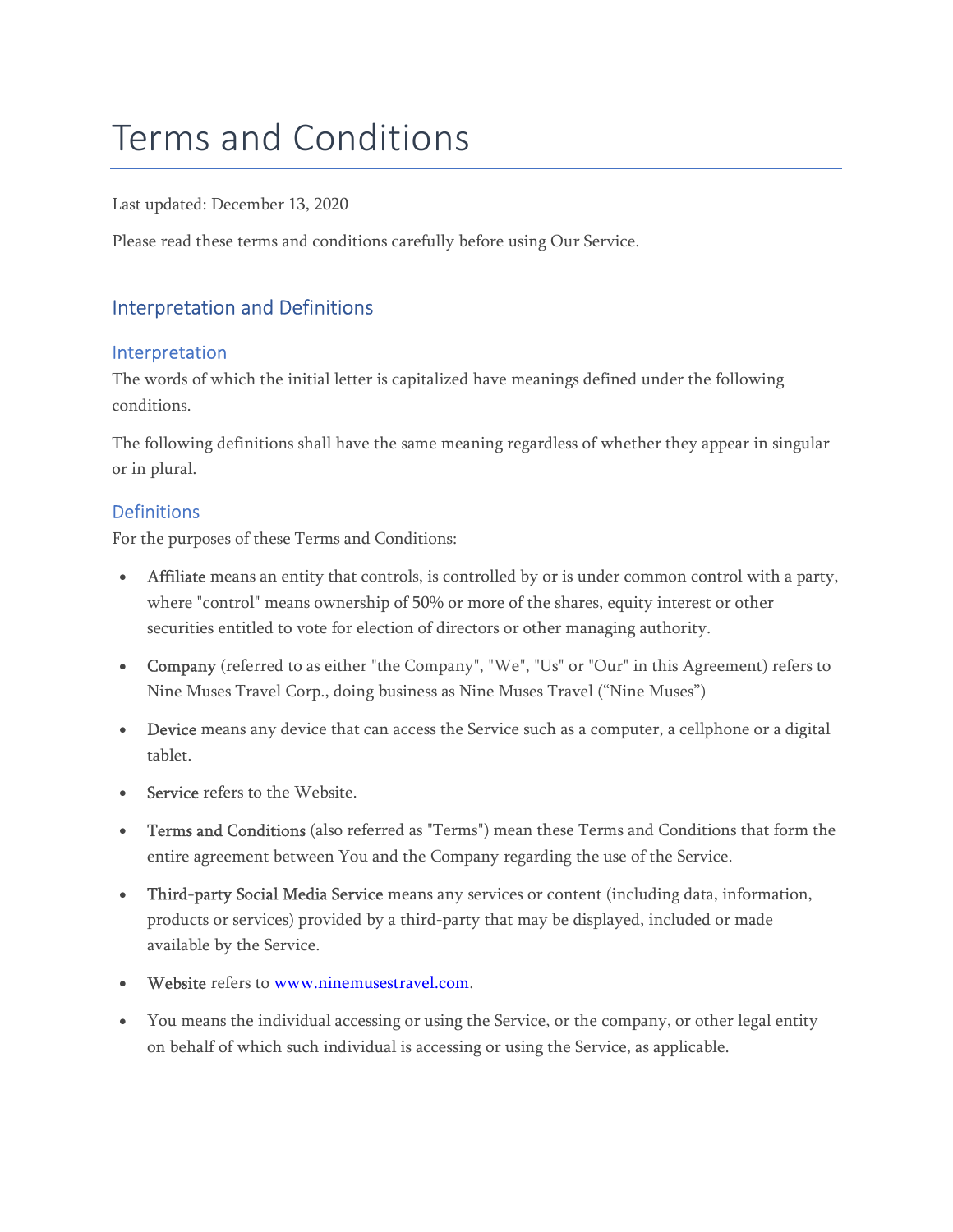#### Acknowledgement

These are the Terms and Conditions governing the use of this Service and the agreement that operates between You and the Company. These Terms and Conditions set out the rights and obligations of all users regarding the use of the Service.

Your access to and use of the Service is conditioned on Your acceptance of and compliance with these Terms and Conditions. These Terms and Conditions apply to all visitors, users and others who access or use the Service.

By accessing or using the Service You agree to be bound by these Terms and Conditions. If You disagree with any part of these Terms and Conditions, then You may not access the Service.

You represent that you are over the age of 18. The Company does not permit those under 18 to use the Service.

Your access to and use of the Service is also conditioned on Your acceptance of and compliance with the Privacy Policy of the Company. Our Privacy Policy describes Our policies and procedures on the collection, use and disclosure of Your personal information when You use the Application or the Website and tells You about Your privacy rights and how the law protects You. Please read Our Privacy Policy carefully before using Our Service.

## Intellectual Property

The Service and its original content, features and functionality are and will remain the exclusive property of Nine Muses and its licensors. The Service is protected by copyright, trademark, and other laws of both the United States and foreign countries. Our trademarks and trade dress may not be used in connection with any product or service without the prior written consent of Nine Muses Travel.

# Links to Other Websites

Our Service may contain links to third-party web sites or services that are not owned or controlled by the Company.

The Company has no control over, and assumes no responsibility for, the content, privacy policies, or practices of any third-party web sites or services. You further acknowledge and agree that the Company shall not be responsible or liable, directly or indirectly, for any damage or loss caused or alleged to be caused by or in connection with the use of or reliance on any such content, goods or services available on or through any such web sites or services.

We strongly advise You to read the terms and conditions and privacy policies of any third-party web sites or services that You visit.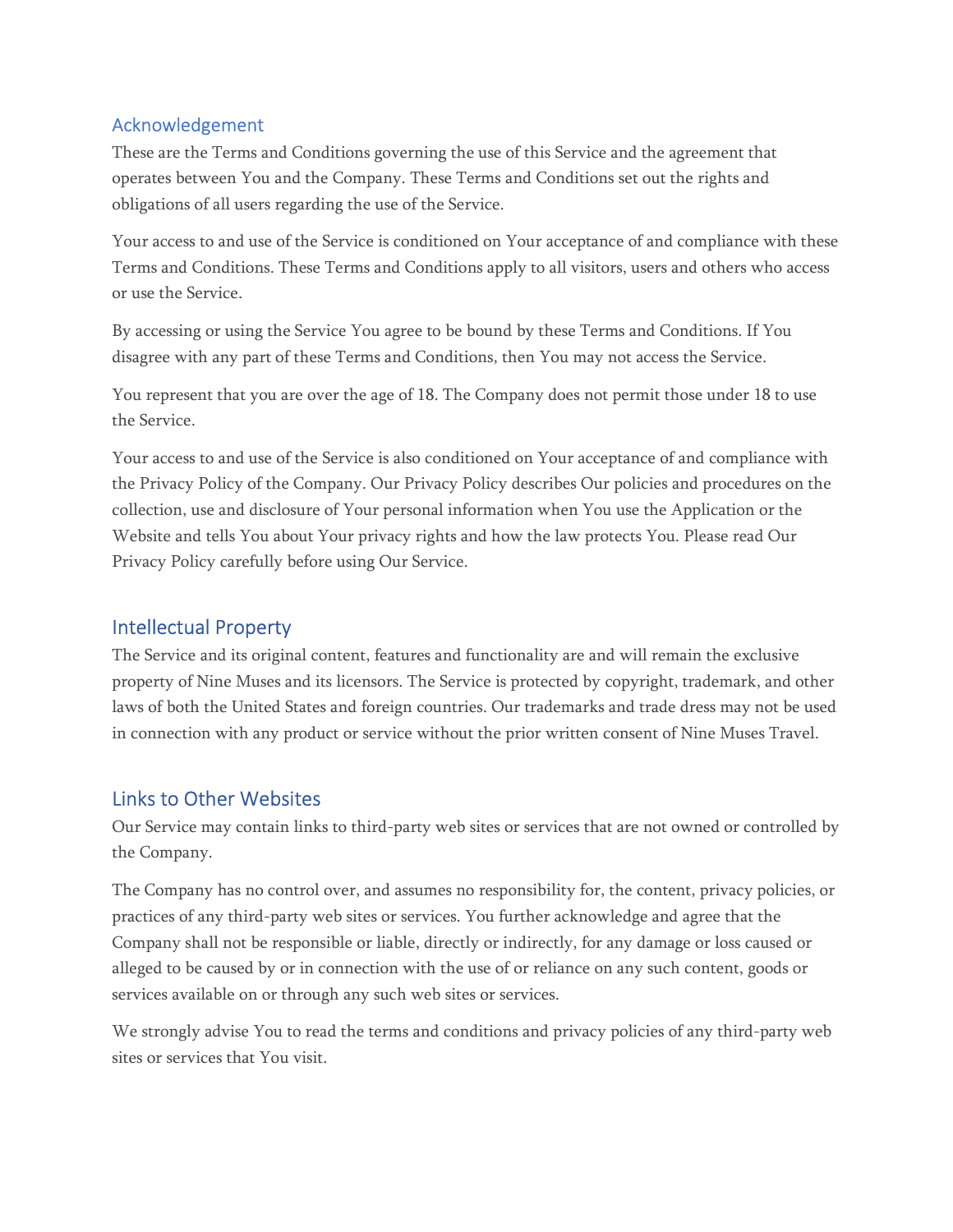#### **Termination**

We may terminate or suspend Your access immediately, without prior notice or liability, for any reason whatsoever, including without limitation if You breach these Terms and Conditions.

Upon termination, Your right to use the Service will cease immediately.

## Limitation of Liability

Notwithstanding any damages that You might incur, the entire liability of the Company and any of its suppliers under any provision of this Terms and Your exclusive remedy for all of the foregoing shall be limited to the amount specified in our terms and conditions of booking travel ("Booking Terms") or 100 USD if You haven't purchased anything through the Service.

To the maximum extent permitted by applicable law, in no event shall the Company or its suppliers be liable for any special, incidental, indirect, or consequential damages whatsoever (including, but not limited to, damages for loss of profits, loss of data or other information, for business interruption, for personal injury, loss of privacy arising out of or in any way related to the use of or inability to use the Service, third-party software and/or third-party hardware used with the Service, or otherwise in connection with any provision of this Terms), even if the Company or any supplier has been advised of the possibility of such damages and even if the remedy fails of its essential purpose.

Some states do not allow the exclusion of implied warranties or limitation of liability for incidental or consequential damages, which means that some of the above limitations may not apply. In these states, each party's liability will be limited to the greatest extent permitted by law.

## "AS IS" and "AS AVAILABLE" Disclaimer

The Service is provided to You "AS IS" and "AS AVAILABLE" and with all faults and defects without warranty of any kind. To the maximum extent permitted under applicable law, the Company, on its own behalf and on behalf of its Affiliates and its and their respective licensors and service providers, expressly disclaims all warranties, whether express, implied, statutory or otherwise, with respect to the Service, including all implied warranties of merchantability, fitness for a particular purpose, title and non-infringement, and warranties that may arise out of course of dealing, course of performance, usage or trade practice. Without limitation to the foregoing, the Company provides no warranty or undertaking, and makes no representation of any kind that the Service will meet Your requirements, achieve any intended results, be compatible or work with any other software, applications, systems or services, operate without interruption, meet any performance or reliability standards or be error free or that any errors or defects can or will be corrected.

Without limiting the foregoing, neither the Company nor any of the company's provider makes any representation or warranty of any kind, express or implied: (i) as to the operation or availability of the Service, or the information, content, and materials or products included thereon; (ii) that the Service will be uninterrupted or error-free; (iii) as to the accuracy, reliability, or currency of any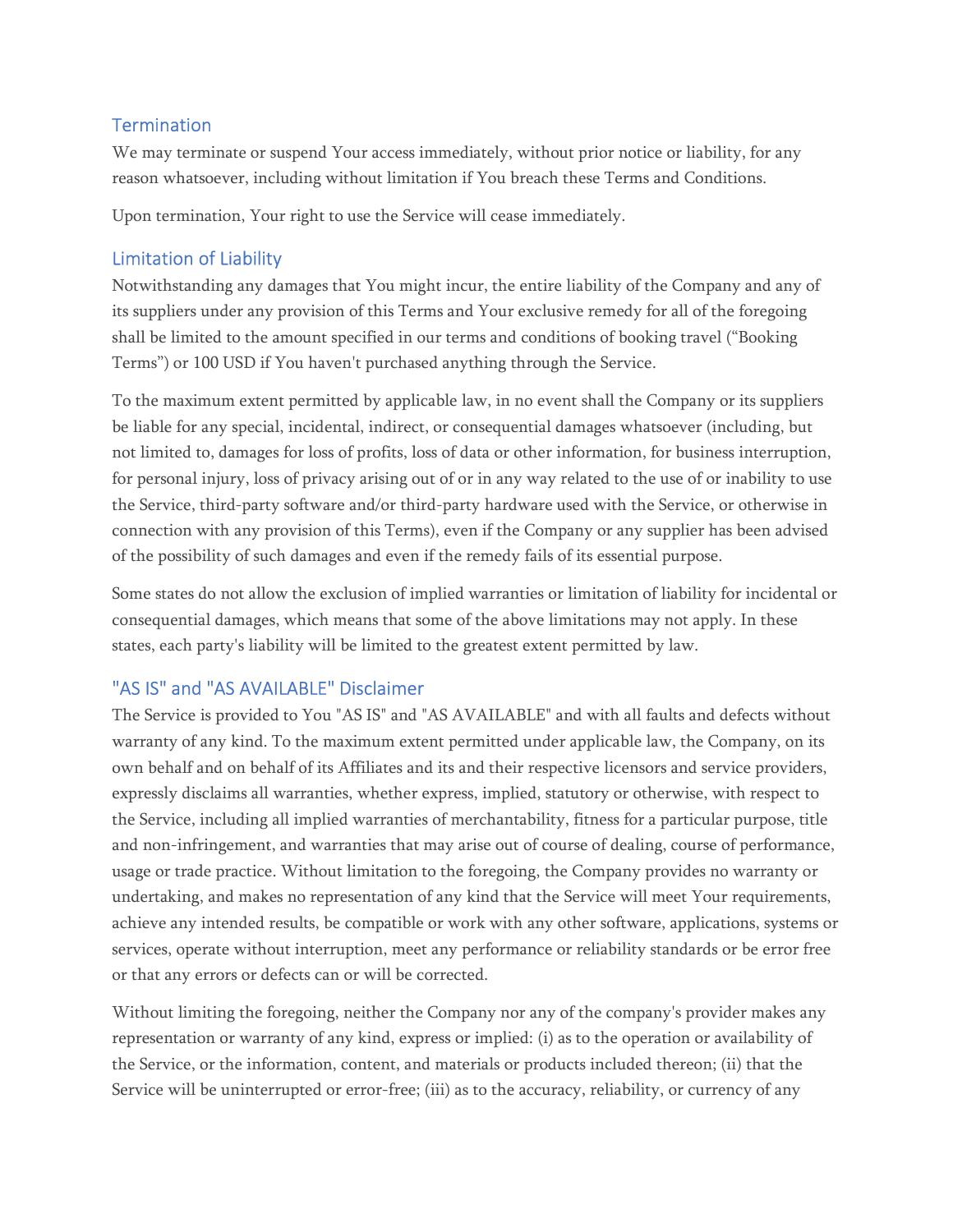information or content provided through the Service; or (iv) that the Service, its servers, the content, or e-mails sent from or on behalf of the Company are free of viruses, scripts, trojan horses, worms, malware, timebombs or other harmful components.

Some jurisdictions do not allow the exclusion of certain types of warranties or limitations on applicable statutory rights of a consumer, so some or all of the above exclusions and limitations may not apply to You. But in such a case the exclusions and limitations set forth in this section shall be applied to the greatest extent enforceable under applicable law.

### Governing Law

The laws of New York, United States, excluding its conflicts of law rules, shall govern this Terms and Your use of the Service. Your use of the Application may also be subject to other local, state, national, or international laws.

### Disputes Resolution

If You have any concern or dispute about the Service, You agree to first try to resolve the dispute informally by contacting the Company.

## Severability and Waiver

#### **Severability**

If any provision of these Terms is held to be unenforceable or invalid, such provision will be changed and interpreted to accomplish the objectives of such provision to the greatest extent possible under applicable law and the remaining provisions will continue in full force and effect.

#### **Waiver**

Except as provided herein, the failure to exercise a right or to require performance of an obligation under this Terms shall not effect a party's ability to exercise such right or require such performance at any time thereafter nor shall be the waiver of a breach constitute a waiver of any subsequent breach.

## Changes to These Terms and Conditions

We reserve the right, at Our sole discretion, to modify or replace these Terms at any time. If a revision is material We will make reasonable efforts to provide at least 30 days' notice prior to any new terms taking effect. What constitutes a material change will be determined at Our sole discretion.